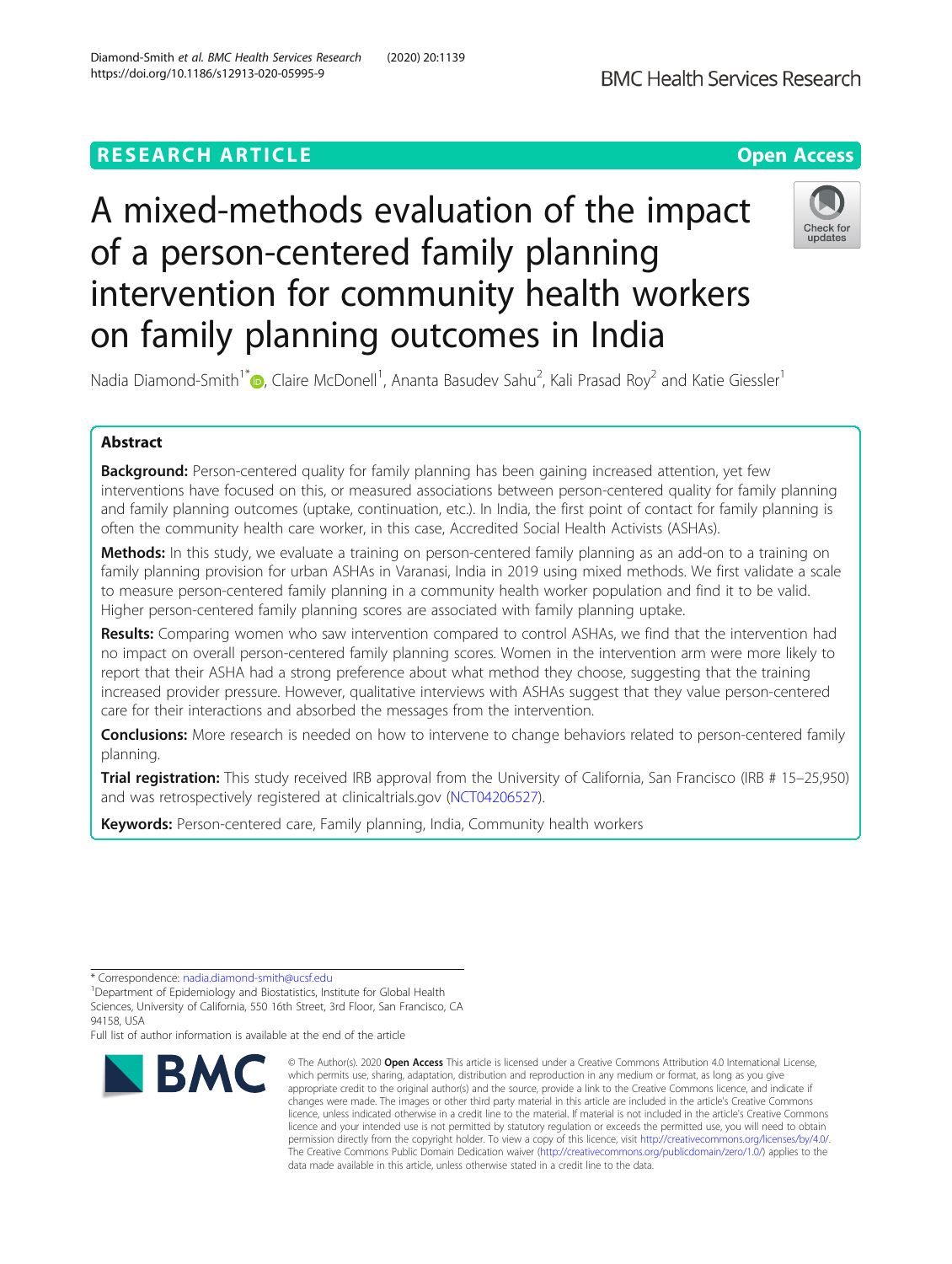# Background

Ensuring that women are supported in making informed choices about family planning methods and are treated in a respectful, autonomous and communicative (or "person-centered") manner, is essential in all settings, including in India, which has a history of coercive family planning programs [\[1](#page-10-0)]. In 2016, 54% of women in India use a method of family planning (48% a modern method), primarily female sterilization (36%), condom (5.6%) and Pills (4.1%) [\[2](#page-10-0)]. The fist point of contact for many women and men about family planning in India is their local community health worker—a cadre of health workers that receives little attention (training, support, intervention) yet carries much of the burden of face-toface care provision. Across India, reproductive healthcare services such as access to family planning and facilitybased delivery services are provided free of charge by the National government to facilitate efforts to improve maternal and neonatal health outcomes [\[3](#page-10-0)]. Despite these efforts, 20% of women in India have an unmet need for family planning, which can be linked to high rates of maternal mortality and incidence of unsafe abortions [[4,](#page-10-0) [5](#page-10-0)]. Even with substantial financial investments put forth by the government, the annual increase of modern family planning use between 2012 and 2018 among reproductive aged women in India has only been 0.1% [[6\]](#page-10-0).

In 2005, the Government of India launched the National Rural Health Mission (NRHM) with the objective to bring quality and affordable health care, including access to family planning, to communities across the country in rural settings [[7\]](#page-10-0). Efforts to improve quality and access by the NRHM included the deployment of Accredited Social Health Activists (ASHAs), who are female community health workers stationed directly within communities that act as the initial contact with the formalized healthcare system, focusing on maternal and child health and family planning. In general, ASHAs are female residents of the community they serve, between 25 and 45 years old, and have a formal education up to class 8 [[8\]](#page-10-0). In 2013, the NRHM evolved into the National Health Mission (NHM) and grew to include the National Urban Health Mission. This expansion aimed to meet the unique needs of urban slum populations [[9](#page-10-0)]. The Government of India cited "overcrowding" of clinics and inefficient outreach and referral systems as barriers that make urban slum populations especially vulnerable to exclusion from the health system [\[10](#page-10-0), [11](#page-10-0)]. Each urban public health center (UPHC) caters to a slum population of between 25,000–30,000 individuals [\[10](#page-10-0)]. As per the government guidelines, there is an ASHA for every 1000–2500 people in urban areas and they can cover between 200 and 500 households each [\[10](#page-10-0)].

As of 2015, there was approximately one ASHA for every 1000 people across the nation [[12\]](#page-10-0). This spread puts ASHAs in a unique position to extend the availability of family planning services to hard-to-reach communities, rural and urban alike. Even with a large workforce focused on family planning, 20% of women have an unmet need [\[13](#page-10-0)]. Recent reviews of Indian nation health policy found that quality of care is a key concern in Indian public health service delivery, and is potentially contributing to this gap [[14\]](#page-10-0).

In response to this significant access challenge, the Government of India has committed to deliver "quality assured [family planning] services to the hardest-toreach in rural and urban areas" by 2020 [\[15](#page-10-0)]. In line with this goal, quality improvement and monitoring systems have been integrated into many health programs including the NHM, as well as the Reproductive, Maternal, Newborn, Child Health and Adolescent (RMNCH+A) program, launched in 2013 [[14](#page-10-0)]. These quality improvement initiatives do not however regularly evaluate "patient satisfaction" nor the quality of interactions between patients and providers [\[14\]](#page-10-0). Person-centeredness is also left out of these quality initiatives. By "personcenteredness" we mean care that addresses domains of quality related to respect, communication, trust, etc., and that is focused around meeting the needs and desires of the person receiving the care [\[16](#page-11-0), [17\]](#page-11-0). Person-centered care (PCC) is grounded in the demand side, rather than the supply side (contraceptive methods, facilities, provider technical skills training/knowledge) side of contraceptive care. A review of literature has found that interventions focused on PCC dimensions in family planning were associated with patient satisfaction, increased knowledge, with limited and mixed results about method uptake and sustained use [[16](#page-11-0)]. Dimensions of quality included in these assessments were related to communication, privacy/confidentiality, supportive care, dignity, autonomy social support and trust.

As part of a larger project on person-centered care for family planning, delivery and abortion, we developed and validated a scale to measure person-centered family planning (PCFP) in India (and Kenya), described in more detail elsewhere [[17](#page-11-0)]. The final validated scale in India included 22 items that fell into two domains: "autonomy, respectful care, and communication" and "health facility environment." The scale was validated in the same state of India (Uttar Pradesh) as the current study, however, it was validated in a population of women seeking family planning services at a facility and being seen by a trained, professional health care provider. It has not yet been validated among women interacting with a community health worker (CHW). There is no known measure of person-centered interactions for CHWs, who provide a large proportion of care for women, especially for family planning, globally.

Since ASHAs are the first point of contact about family planning for many women in India, we developed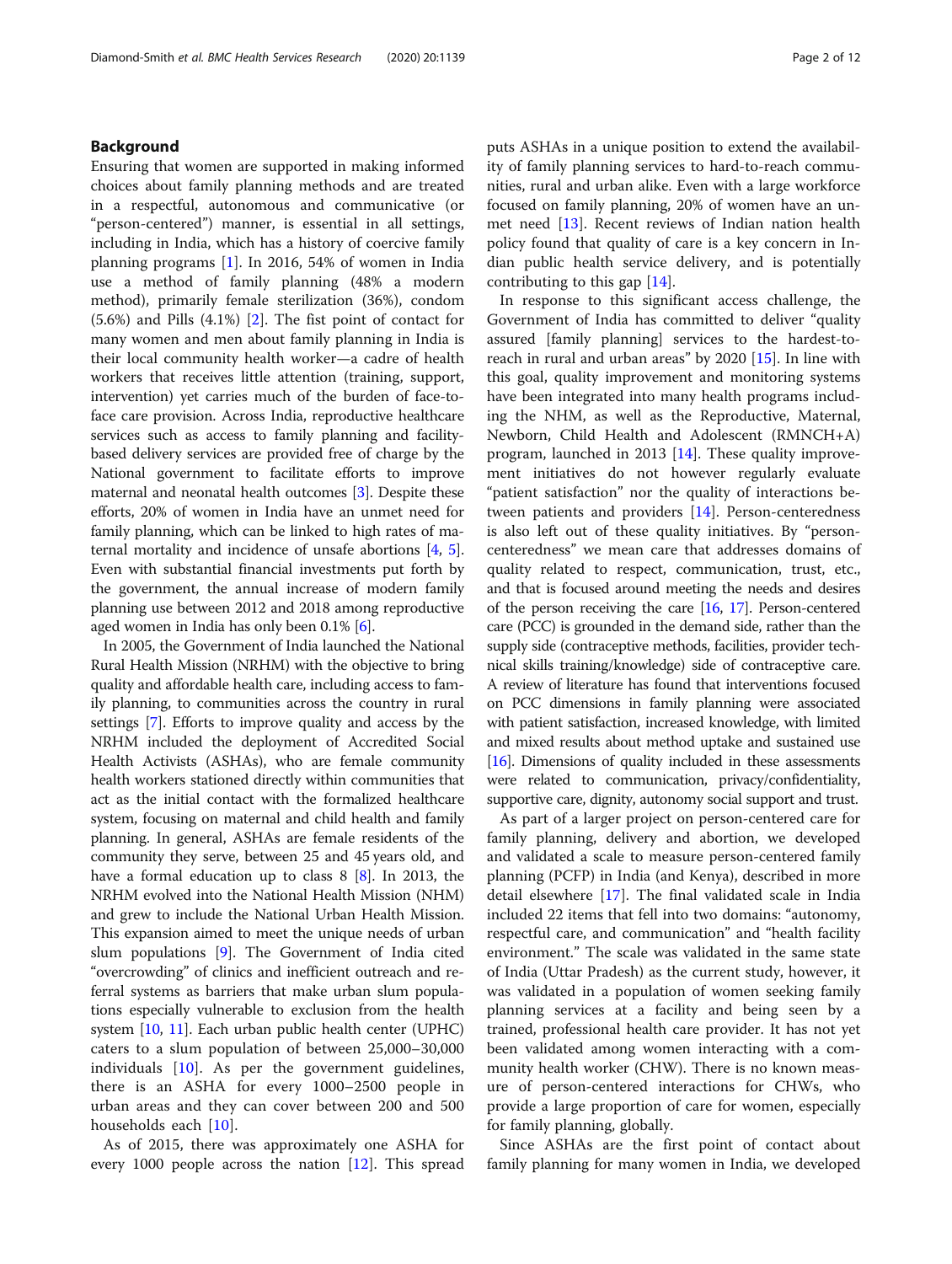a training for ASHAs (described in more detail below) on PCFP to be added onto a training on family planning quality more broadly. To evaluate this intervention, we use mixed methods comprised of [\[1](#page-10-0)] surveys with women seen by ASHAs that did and did not receive this additional training ("intervention") and [[2\]](#page-10-0) qualitative interviews with ASHAs who received the intervention. We conducted this study in Varanasi, Uttar Pradesh, which has a total population of 36.77 lakh (approximately 3.7 million) per the 2011 Indian census. Of the total population, 44.4% live in urban areas. About 57% of currently married women in the age group of 15–49 years were using any family method in the urban area of Varanasi district, where our study took place [\[2\]](#page-10-0).

Our first aim was to test if additional PCFP training given to ASHAs was associated with changes in personcentered quality for family planning scores by comparing scores among women who have worked with trained ASHAs versus those women that have worked with nontrained ASHAs. Additionally, we assessed whether person-centered quality for family planning scores were associated with a higher likelihood of family planning method adoption, continuation, and other markers of quality. By integrating the voices of the ASHAs through qualitative interviews, we are able to explore more in depth why certain domains of PCFP may have been more or less salient for ASHAs.

## Intervention

The PCFP intervention built upon an ongoing effort by the government of Uttar Pradesh, India to improve family planning access through the deployment of ASHAs into urban areas of Uttar Pradesh. The intervention was conducted within the context of The Challenge Initiative for Healthy Cities (TCIHC) program, which works alongside the government to provide enhanced training in family planning counselling and method options to this new cadre of urban ASHAs. The aim of TCIHC is to encourage uptake of modern family planning methods for delay of first pregnancy and/or spacing between births among urban women with unmet need aged 18 to 24.

The intervention described in this paper was added to a standard in-service family planning training focused on defining family planning, risks and benefits associated with modern family planning methods, clarification of temporary versus permanent methods of family planning and how each can be used, efficacy of methods, communication and counseling techniques, and the role and duties of the ASHA within the government family planning program. In the intervention arm, ASHAs received an additional training module focused on salient PCFP domains as described by Sudhinaraset and colleagues (Sudhinaraset et al., 2018) [\[17](#page-11-0)]. The intervention consisted of a four-hour training focused on areas of PCFP

that may be most relevant to community health workers; namely respect, communication, trust, and autonomy. The training also covered the importance of personcentered care, family planning method mix and supporting clients (women) in choosing appropriate family planning methods for themselves (informed choice). The training was interactive, including case studies and role play sessions for the ASHAs to practice providing counselling to different types of clients and to think through their own experiences of poor treatment, discrimination, and their own unconscious bias. The comparison group of ASHAs received the same standardized in-service family planning training as those in the intervention arm and did not receive additional training in PCFP principles.

The intervention training was initially pilot tested via a training of trainers (ToT) in Uttar Pradesh and conducted with program managers, clinicians and project officers with expertise in family planning. ToT participants provided feedback on cultural acceptability and appropriateness, as well as relevance of PCFP focus areas for community health workers. The intervention training was adapted accordingly and additionally pilot-tested with a group of 21 ASHAs working in an urban area comparable to study site locations. Pre-post pilot survey results indicated that ASHAs agreed or strongly agreed that the training was helpful to their work, the training content was important for ASHAs, training in PCFP would help them to provide better care, and that they desired further training in PCFP. Further adaptations to the intervention training content were then made based on feedback received from pilot participants during the training and within opened ended responses contained in the pre-post survey.

The actual intervention (training) was conducted with two different groups of 20 urban ASHAs each in January 2019. Pre-post survey responses indicated that almost all (32/40) training participants agreed that the training in PCFP would help them to provide better care and more than two-thirds agreed that they learned something new during the intervention training.

# Methods

## Evaluation

We evaluated the additional PCFP component add-on to the family planning training provided through TCIHC in four intervention UPHCs compared to four control UPHCs in Varanasi, Uttar Pradesh. Intervention and control sites were matched by considering the estimated number of women with unmet family planning need, number of ASHAs, socio-demographics of the population in each UPHC", urban population of women, and age ratios.

We conducted surveys with women who had been visited by an ASHA in both control and intervention areas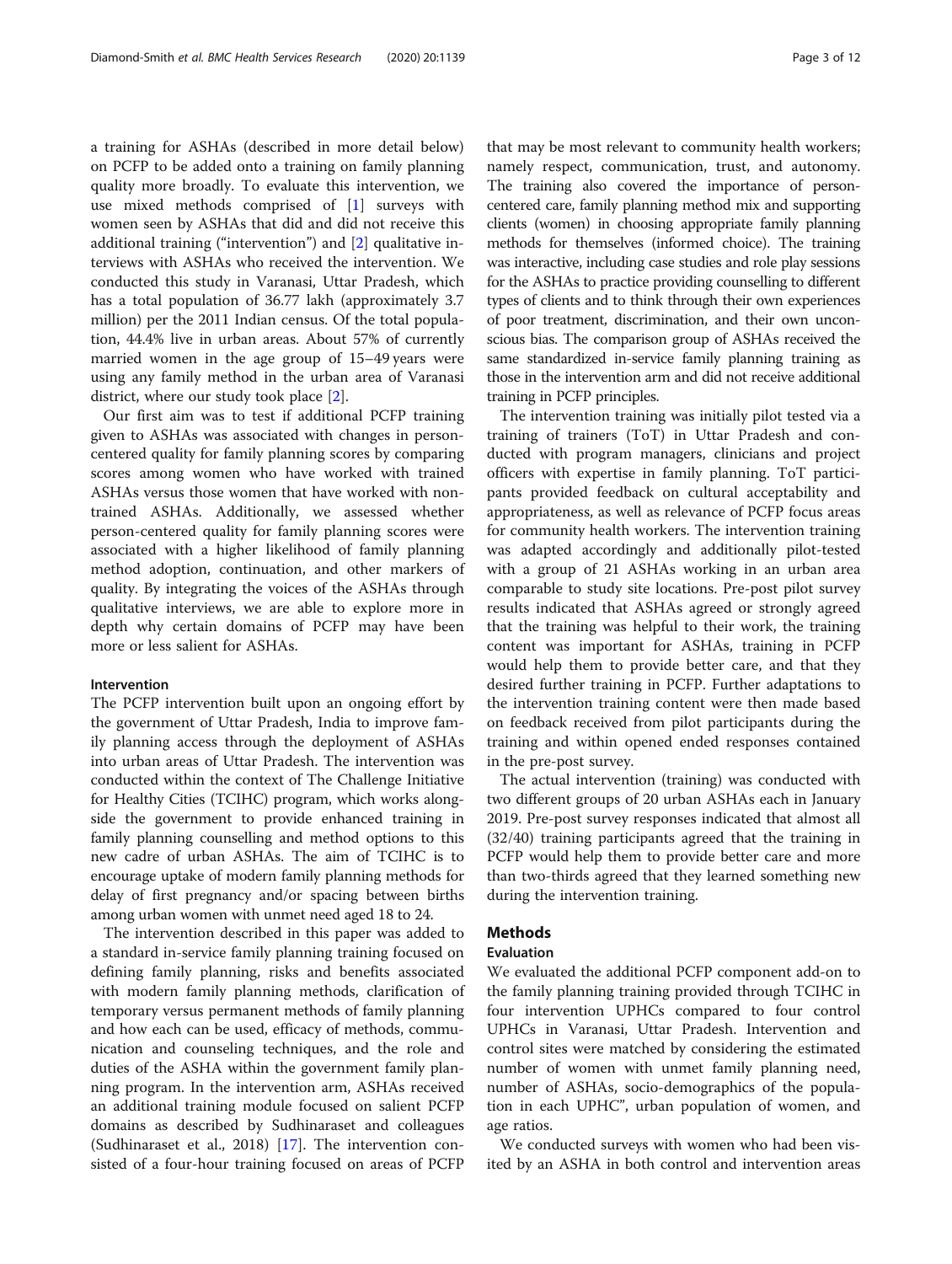approximately 3 months post-intervention. In order to detect a 10% difference in mean PCC score between intervention and control groups, we interviewed 542 women per arm, for a total of 1084 women. Within each arm, we interviewed 271 women who had taken up family planning and 271 women who had not. Systematic random sampling was used to draw sample respondents from a register kept by ASHAs for their specific supervision geographies of users and non-users of family planning. Names and status of method use were then cross-checked with UPHC health records that indicated which women were or were not using family planning methods or had discontinued or switched their family planning method. Survey data were collected between April–June of 2019. We also conducted qualitative interviews with a subset of ASHAs in both intervention and control areas  $(N = 20)$  in April and May of 2019. Only the results of interviews with intervention ASHAs are described in this paper.

Surveys with women: Women in both control and interventions areas who had seen an ASHA within the previous 3 months were surveyed to understand the quality of their experience with the ASHA and whether the woman had taken up a family planning method of her choice following interacting with the ASHA. Eligibility criteria for the survey included women in the age group of 15–49 years who had been seen by an ASHA from one of the four intervention or four control UPHCs in the last 3 months. Women were identified through the ASHA registers. Since we were concerned that family planning uptake would be low, we designed our study to ensure that half of respondents would be family planning users or adopters. Of the total sample  $(N = 1084)$ , 369 women had adopted a new method, 172 had switched methods, and the remaining 542 women had not adopted a method since meeting with the ASHA at a minimum of 3 months prior to study participation.

To recruit potential survey participants, a female enumerator trained in quantitative data collection read an introductory script outlining the length of the survey and confidentiality of responses to women who were contacted in their homes. To protect the privacy of potential respondents, the script did not indicate specifically that the survey was focused on experiences with family planning services, rather, that the survey was focused on general healthcare services received via the ASHA. If a woman agreed to participate and/or was interested in learning more about the survey, a consent form was read to and/or read by the participant which outlined voluntariness of participation, efforts that would be undertaken to protect privacy of responses and data from anyone outside of the research team inclusive of ASHAs, healthcare providers or health facilities, clarification that the research team was not affiliated with any health facility, and that participants were free to withdraw at any point. The verbal consent form explicitly stated that the questions in the survey were focused on family planning. Women who agreed to participate in the study provided verbal consent and were asked if they would prefer to conduct the survey within their own homes or at an outside location such as a community center. The enumerator then confirmed whether the participant wanted to conduct the survey at the time of consent or schedule participation at a more convenient time. The survey was a standardized structured questionnaire that took approximately 30–40 min to conduct. The majority of women chose to be interviewed in their homes; very few opted to be interviewed at a local community center. To ensure additional privacy for women that were interviewed in their homes, the female enumerator requested that the woman find a secluded place to participate in the interview. Additionally, the enumerator requested that additional people within the home, including husbands and mothers-in-law, allow the woman to participate in the survey in a private place within the home. Women who did not meet eligibility criteria, refused participation following an explanation of the study's purpose or who refused to consent to participation were excluded from the study.

Qualitative interviews with ASHAs: A sample of twenty ASHAs was purposively selected from the intervention and control arm of the study for interviews lasting 1 to 2 h. ASHA were sampled to be roughly half in control and half in intervention groups and within each of those, we purposively sample by length of time working as an ASHA (working for < 3 years and more than 3 years). In-depth interview guides were developed to elicit the perspectives of ASHAs on their experiences providing family planning counseling to clients. Intervention participants were also asked about their perception of the integration of PCFP into their existing family planning practices. Before starting each interview, verbal informed consent was collected from participants by the lead interviewer. Participants were also informed that involvement in the interview was voluntary and that they were free to terminate participation at any point. Using an introductory script, participants were also informed that no information from the voluntary interview would be shared with their supervisors, clinic staff, or any government officials in a way that could identify them. Interviews were audio recorded and notes were taken throughout their duration. Audio recordings were transcribed in Hindi and then translated into English for analysis. For the purposes of this paper we only discuss findings from the intervention ASHAs.

This study received IRB approval from the University of California, San Francisco (IRB # 15–25,950).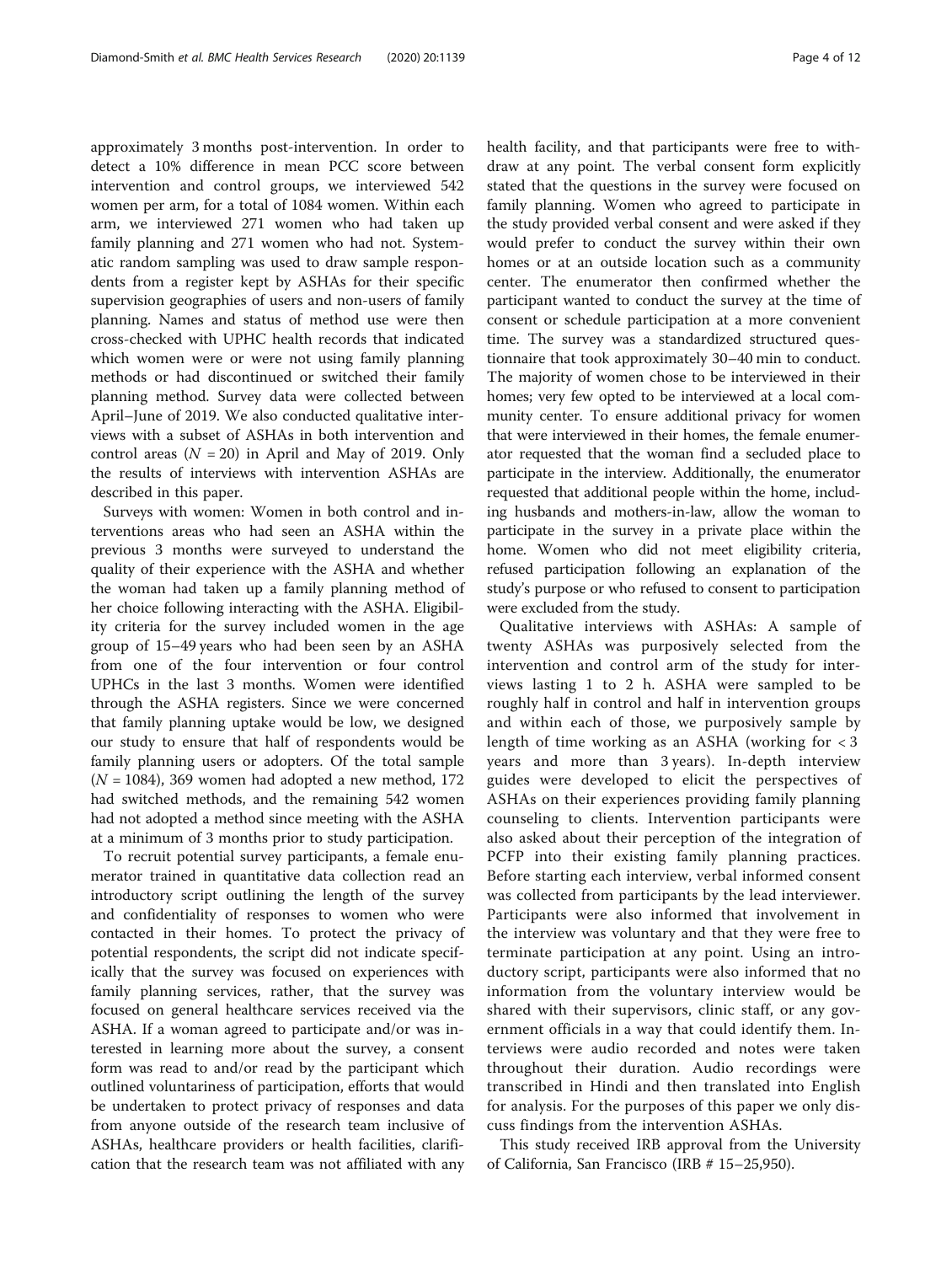## Analysis

#### Quantitative measures

Person-centered care: There were 15 individual items asked to women about their person-centered care experience with the ASHA. We adapted the PCFP scale discussed above that was validated in Uttar Pradesh for women who sought care in a facility to be more appropriate for women seeing an ASHA [[17](#page-11-0)]. Some items were dropped that specifically related to more technical procedures or facility environment, leaving 15 of the original 22 items. Remaining items were slightly re-worded to be reflective of visits in the home with an ASHA.

Our first step was to validate the PCFP scale previously validated in India among women who saw a provider in a facility among women who saw the ASHA. The original PCFP scale included the following items: the provider introducing themselves, being treated with respect, trusting the provider, being given the "best care", given information, being involved in decisions, having things explained to them, understanding what was happening, being involved in the family planning method choice, being allowed to ask questions, being allowed to have someone stay with them in their visit, and feeling that their fears were supported (Table [2](#page-6-0)) [[17\]](#page-11-0). We followed the same factor analysis procedures as in the initial validation, described in detail in Sudhinaraset et al. [\[17](#page-11-0)] The initial validation paper identified two sub-scales. We only included items from the "autonomy, respectful care, and communication" sub-scale because the other sub-scale was related to the health facility environment which was not relevant for community health workers visiting women in their homes. We found that all of the items in the PCFP sub-scale loaded well onto 1 factor in this analysis (alpha = 0.939). All items included in the original PCFP scale used in this analysis.

We thus created a summary score that ranged from 0 to 43, with higher scores meaning that the woman had an overall more positive, person-centered experience. We wanted to also explore each item individually. Each item was ranked on a 4-point scale ("none of the time", "some of the time", "most of the time" and "all of the time", for most indicators). To make interpretation and analysis easier, we created a binary value for each item where the lowest two response categories were grouped and the highest two grouped.

Other indicators of person-centered interactions: To better understand how our measure of PCFP is associated with other commonly used measures, we looked at two other measure of interactions between clients and providers. The first is a question that asked if the woman felt the ASHA was involved too much, too little, or the right amount in the decisions about what method to choose. This was made into a binary variable of "too much/too little" compared to the right amount. We determined that anything other than "the right amount" as being indicative of poorer quality care as it did not meet the needs of the woman herself. The second indicator was a question asking the women if she felt that the ASHA had a preference about what method she choose: Extremely strong preference, strong, moderate, slight, none. A binary was created of extremely strong and strong compared to all others, with the interpretation that strong preferences were an indicator of pressure.

Family Planning use: The primary outcome variable was family planning uptake at 3 months post-ASHA training. This was measured by a question that women answered asking if she had adopted a family planning after meeting with an ASHA within the previous 3 months, or if she switched to a new method since the ASHA's visit.

Socio-demographic control variables: We controlled for a number of socio-demographic factors which could impact women's family planning use and personcentered experiences, based on previous studies in this setting. We controlled for age in groups (18–24, 25–29, 30–34 and over 35), education in groups (Illiterate/No school/Primary, Post-primary/vocational/Secondary, college or above, and still in school), and occupation (being a homemaker or not). We also controlled for caste groups (Scheduled caste/tribe (lowest), Other Backwards Castes, and General Caste) and religion (Muslim vs. Hindu). Finally, we controlled for if the woman stated that she desired more children, as this is important for understand family planning uptake.

Quantitative Analysis: First, we show the sociodemographic characteristic of women in the intervention and control groups, and overall, including testing for significant differences, using percentages and chisquared tests. Next, we explored whether person-centered care scores or individual items (as binary values) differed between intervention and control participants, using means, percentages, and t-tests. We then ran multi-variable regression models, controlling for the socio-demographics described above, to explore the association between being in the intervention and the full PCC score. Next, we explored the association, using multi-variable logistic regression models, between PCC-scores and family planning uptake, controlling for the same socio-demographic variables. All analyses were run using STATA version 15 [[18](#page-11-0)].

Qualitative Analysis: Initial summary memos were drafted for each interview transcript and continuously refined throughout the data analysis process. Each interview transcript then went through a multi-phase iterative coding process using ATLAS.ti version 8.4.2 [\[19](#page-11-0)]. .The coding process involved cycles of open coding, axial coding, and selective coding. A codebook was developed and continuously refined until agreed upon by three researchers (NDS,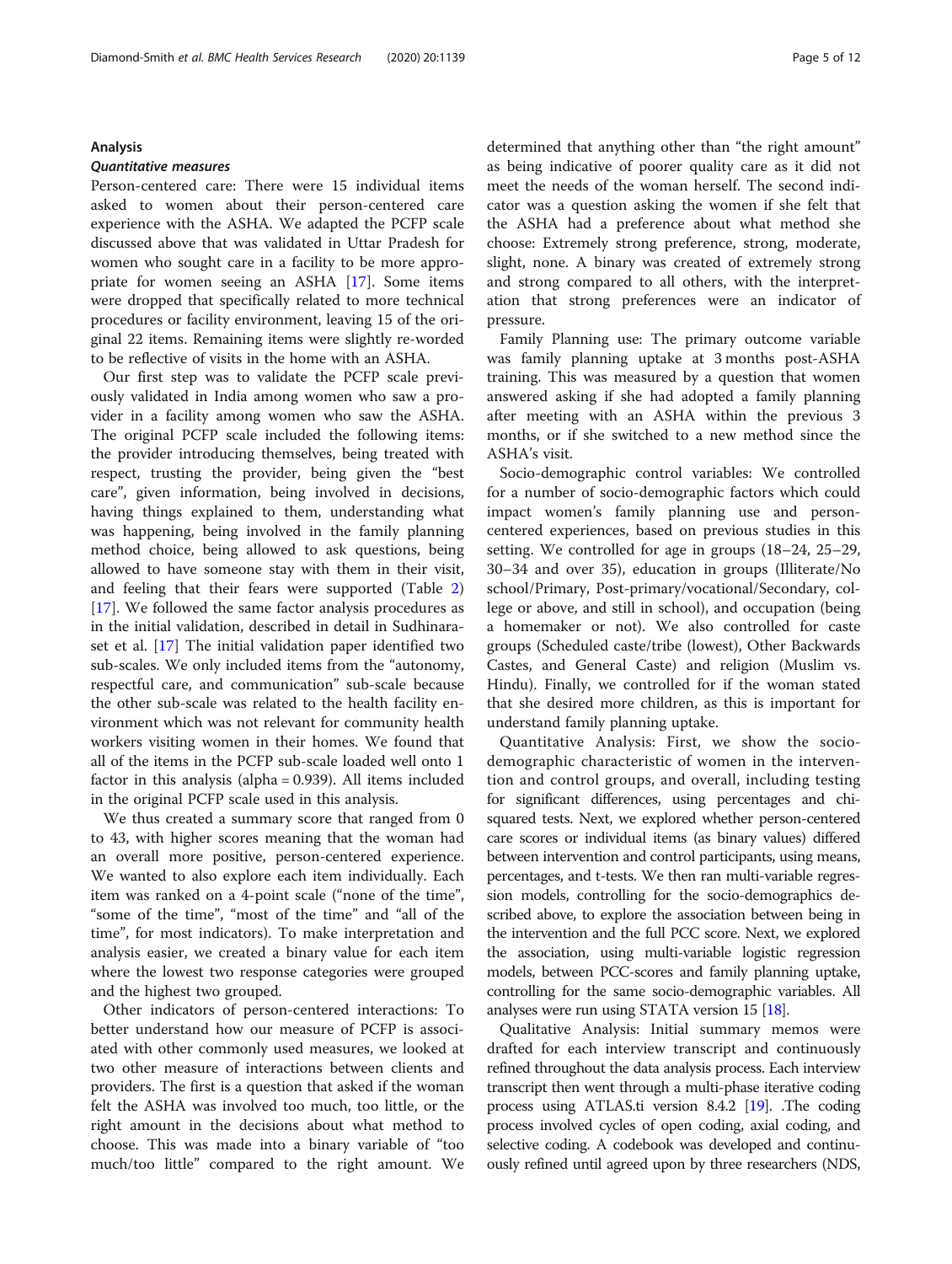KG, CM). Any additions or changes to the codebook were documented. In addition to a codebook, a data matrix was created to visualize emerging themes and refine potential theories. Data were analysed using Grounded Theory and analysis continued until thematic saturation was deemed to be reached [[20](#page-11-0)].

# Results

Description of study population: Most women were 25– 29 year old (38.4%), with 30.5% being 18–24, 18.5% being 30–34 and 12.5% over 35 years (Table 1). Most women were illiterate or had none or primary school (40.1%), 19.3% had post-primary/ vocational/ secondary school, 33.1% college or above and 7.5% were still in school. Most were homemakers (93.8%). Most were other backwards caste (64.5%) or Scheduled caste/ Scheduled tribe (21.8%) and were Hindu (81.8%). Just under half wanted more children (46.7%). There were significant differences between intervention and control groups, with the intervention group being slightly older, less educated, more other backwards caste/less general caste, more Muslim, having more sons and not desiring additional children. Just over 49% of women had adopted a method at 3 months post-ASHA visit, with no difference between intervention and control groups.

Quantitative evaluation findings from the survey with clients The overall PCC score was not significantly different between the intervention and control groups, with a mean of about 29.3 (range from 0 to 43) (Table [2\)](#page-6-0). Women in the control arm in general rated individual PCFP items slightly lower, although this difference was only significant for 4 items: the ASHA introducing herself, showing respect, feeling the ASHA wanted the best for her and being allowed a person of her choice to stay during the visit.

|  |  |  | Table 1 Demographics of the control and intervention survey participants (family planning clients), N, % |  |  |  |  |  |
|--|--|--|----------------------------------------------------------------------------------------------------------|--|--|--|--|--|
|--|--|--|----------------------------------------------------------------------------------------------------------|--|--|--|--|--|

|                                   | Intervention |      | Control |                | <b>Total</b> |      |
|-----------------------------------|--------------|------|---------|----------------|--------------|------|
|                                   | No.          | $\%$ | No.     | %              | No.          | %    |
| Age group*                        |              |      |         |                |              |      |
| $18 - 24$                         | 154          | 28.4 | 177     | 32.7           | 331          | 30.5 |
| $25 - 29$                         | 189          | 34.9 | 227     | 41.9           | 416          | 38.4 |
| $30 - 34$                         | 102          | 18.8 | 99      | 18.3           | 201          | 18.5 |
| 35 and over                       | 97           | 17.9 | 39      | 7.2            | 136          | 12.5 |
| Education*                        |              |      |         |                |              |      |
| Illiterate/No school/Primary      | 236          | 43.5 | 199     | 36.7           | 435          | 40.1 |
| Post-primary/vocational/Secondary | 88           | 16.2 | 121     | 22.3           | 209          | 19.3 |
| College or above                  | 171          | 31.5 | 188     | 34.7           | 359          | 33.1 |
| still in school                   | 47           | 8.7  | 34      | 6.3            | 81           | 7.5  |
| Occupation                        |              |      |         |                |              |      |
| Working                           | 29           | 5.4  | 38      | $\overline{7}$ | 67           | 6.2  |
| Homemaker                         | 513          | 94.6 | 504     | 93             | 1017.00      | 93.8 |
| Caste group*                      |              |      |         |                |              |      |
| SC/ST                             | 99           | 18.3 | 137     | 25.3           | 236          | 21.8 |
| Other Backwards Castes            | 381          | 70.3 | 317     | 58.6           | 698          | 64.5 |
| General                           | 62           | 11.4 | 87      | 16.1           | 149          | 13.8 |
| What is your religion*            |              |      |         |                |              |      |
| Hindu                             | 388          | 71.6 | 498     | 92.1           | 886          | 81.8 |
| Muslim                            | 154          | 28.4 | 43      | 7.9            | 197          | 18.2 |
| Desire More Children*             |              |      |         |                |              |      |
| No                                | 310          | 58.5 | 257     | 48.2           | 567          | 53.3 |
| Yes                               | 220          | 41.5 | 276     | 51.8           | 496          | 46.7 |
| Adopted a method at 3 months      |              |      |         |                |              |      |
| <b>No</b>                         | 335          | 51   | 292     | 50.2           | 627          | 50.6 |
| Yes                               | 322          | 49   | 290     | 49.8           | 612          | 49.4 |

\*significant at the  $p < 0.05$  level difference between control and intervention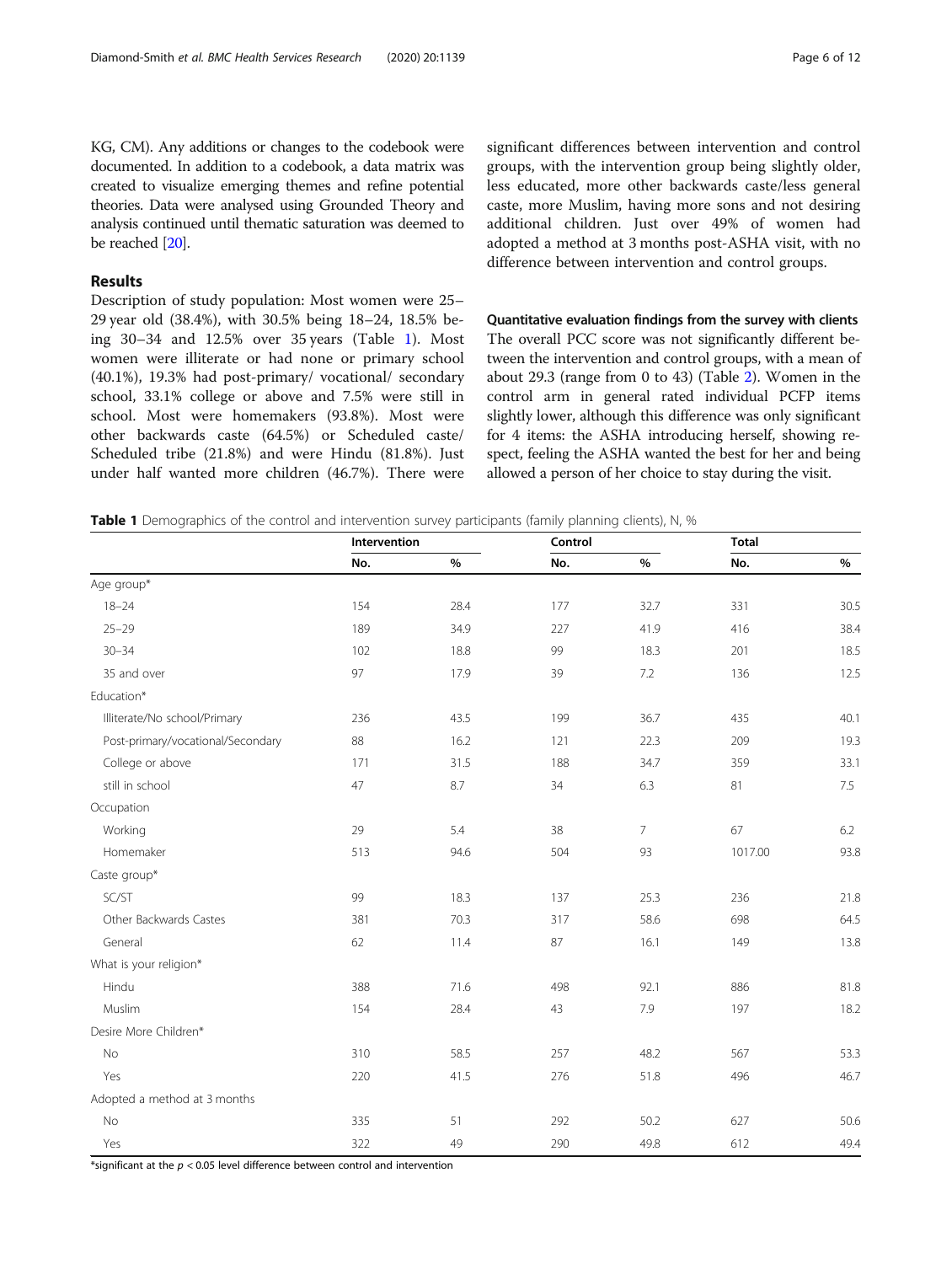|                                                                                                       | Intervention, percent of women<br>reporting the two highest responses <sup>a</sup> |          |       | Control, percent of women reporting<br>the two highest responses <sup>a</sup> |
|-------------------------------------------------------------------------------------------------------|------------------------------------------------------------------------------------|----------|-------|-------------------------------------------------------------------------------|
|                                                                                                       | N                                                                                  | $\%$     | N     | $\%$                                                                          |
| Total                                                                                                 | 536                                                                                | 100      | 541   | 100                                                                           |
| PCC score (mean, IQR)                                                                                 | 29.30                                                                              | (28, 36) | 29.19 | (27, 35)                                                                      |
| ASHA introduced herself when ASHA came ( $p = 0.0000$ )                                               | 517                                                                                | 96.5     | 470   | 86.9                                                                          |
| ASHA treated her with respect ( $p = 0.0000$ )                                                        | 520                                                                                | 97       | 481   | 88.9                                                                          |
| ASHA wanted the best for her ( $p = 0.0464$ )                                                         | 468                                                                                | 87.3     | 449   | 83                                                                            |
| Given enough information about her care in order to feel<br>like she understood what was happening    | 423                                                                                | 78.9     | 420   | 77.6                                                                          |
| ASHA involved her in decisions                                                                        | 410                                                                                | 76.5     | 409   | 75.6                                                                          |
| ASHA clearly explained things                                                                         | 436                                                                                | 81.3     | 442   | 81.7                                                                          |
| ASHA answered in a way that she could understand when<br>she had questions                            | 450                                                                                | 84       | 450   | 83.2                                                                          |
| ASHA supported her anxieties and fears about family<br>planning procedure or method choice            | 380                                                                                | 70.9     | 398   | 73.6                                                                          |
| Felt she could ask the ASHA any questions they had                                                    | 464                                                                                | 86.6     | 451   | 83.4                                                                          |
| Felt she was allowed to have someone she wanted to stay<br>with her during the visit ( $p = 0.0366$ ) | 390                                                                                | 72.8     | 362   | 66.9                                                                          |
| Felt the ASHA was available when she want to speak to<br>the ASHA, had questions, or needed support   | 442                                                                                | 82.5     | 434   | 80.2                                                                          |
| Felt the ASHA took the best care of her                                                               | 400                                                                                | 74.6     | 415   | 76.7                                                                          |
| Felt the ASHA cared about her as a person                                                             | 447                                                                                | 83.4     | 454   | 83.9                                                                          |
| Had complete trust in the ASHA with regards to her care                                               | 442                                                                                | 82.5     | 433   | 80                                                                            |

<span id="page-6-0"></span>Table 2 Differences between women who saw intervention and control ASHAs in percent who report each person-centered care items, percentages shown unless otherwise stated

a Two highest = "most of the time" or "all of the time" compared to "none of the time" or "some of the time",

The majority of women reported that their ASHA was involved exactly the right amount in their family planning method choice (72.9%), with 16% stating they wished she was involved less and 11% that she was involved more (Table 3). Few differences emerged between the intervention and control. About 30% of women overall said that their ASHA had no preference or a slight preference, and only 10.6% that she had an extremely strong preference. It appears that women in the intervention group reported slightly higher levels of preference than women in the control group.

| Table 3 Distribution of responses to other two quality measures by intervention and control groups, N(%), column percentages |  |  |  |
|------------------------------------------------------------------------------------------------------------------------------|--|--|--|
|                                                                                                                              |  |  |  |

|                                                                                                       | Intervention |             | Control |      | <b>Total</b> |      |
|-------------------------------------------------------------------------------------------------------|--------------|-------------|---------|------|--------------|------|
|                                                                                                       | No.          | $\%$        | No.     | $\%$ | No.          | $\%$ |
| How do you feel about how involved your ASHA was with<br>helping you choose a family planning method? |              |             |         |      |              |      |
| I wish my ASHA had been less involved                                                                 | 39           | 15.4        | 40      | 16.5 | 79           | 16   |
| My ASHA was involved exactly the right amount                                                         | 183          | 72.3        | 178     | 73.6 | 361          | 72.9 |
| I wish my ASHA had been more involved                                                                 | 31           | 12.3        | 24      | 9.9  | 55           | 11.1 |
| Did your ASHA have a preference for what family planning<br>method you should use?                    |              |             |         |      |              |      |
| No preference                                                                                         | 108          | 20          | 129     | 23.8 | 237          | 21.9 |
| Slight preference                                                                                     | 47           | 8.7         | 65      | 12   | 112          | 10.4 |
| Moderate preference                                                                                   | 91           | 16.8        | 120     | 22.2 | 211          | 19.5 |
| Strong preference                                                                                     | 232          | 42.9        | 174     | 32.2 | 406          | 37.5 |
| Extremely strong preference                                                                           | 63           | 11.6        | 52      | 9.6  | 115          | 10.6 |
| Don't know                                                                                            | $\mathbf{0}$ | $\mathbf 0$ |         | 0.2  |              | 0.1  |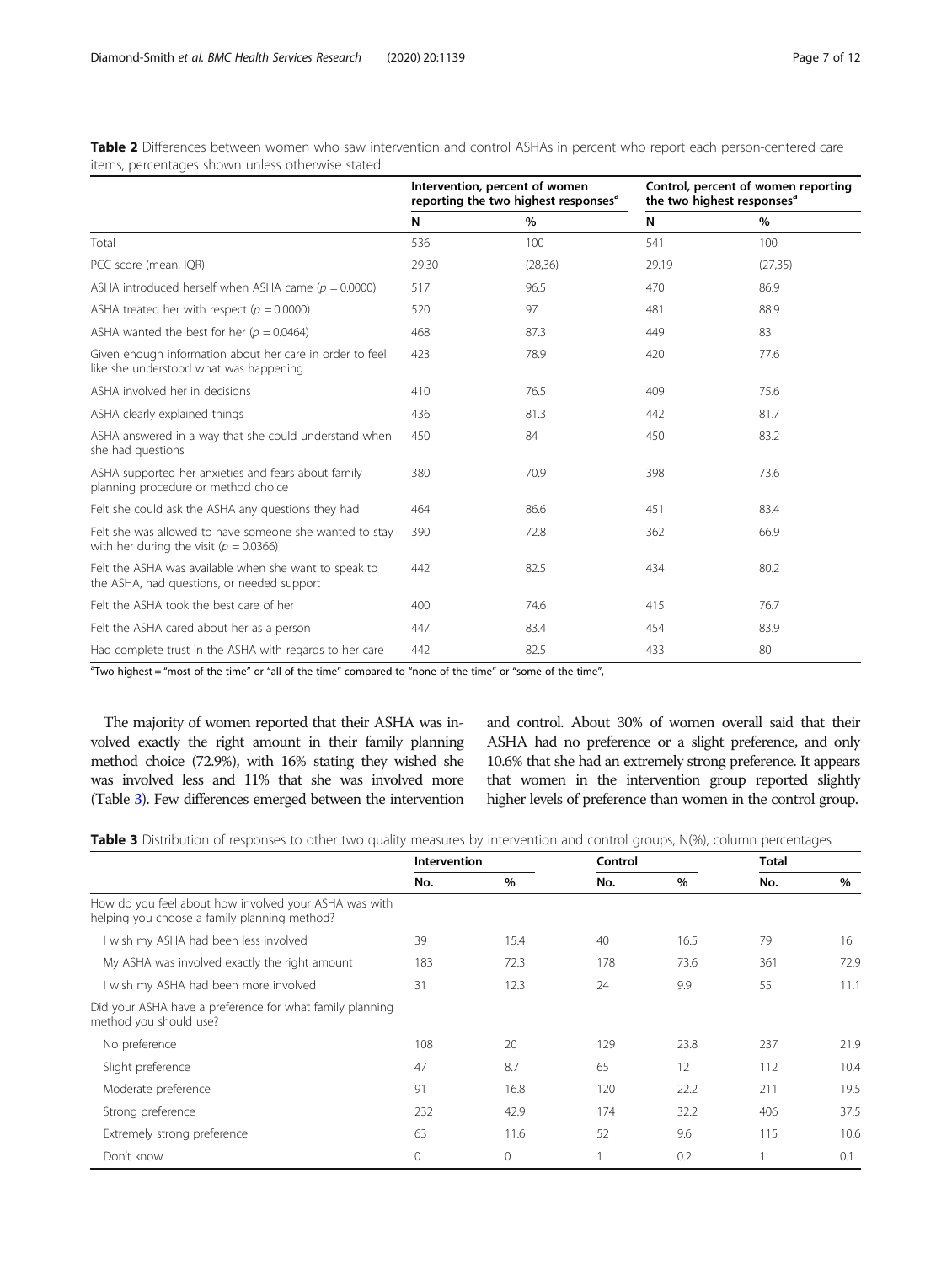Table 4 shows that women who had higher personcentered family planning scores (rated their interaction as better) for their interaction with the ASHA had increased odds of taking up a family planning method (OR =  $1.04***$ ,  $p = 0.000$ ). Receiving care from an intervention ASHA was not associated with PCFP scores. Receiving care from an intervention ASHA was also not associated with saying that the ASHA was involved the "right amount." However, receiving care from an intervention ASHA was associated with increased odds of a woman saying that the ASHA had a "strong" or "extremely strong" preference for what method she chose  $(OR = 1.861, p = 0.000)$ . Age was significantly associated with outcomes in all models, other control variables were not consistently associated.

# ASHA's perspectives on the PCFP training from the qualitative interviews

The qualitative sample  $(N = 20)$  included 11 intervention ASHAs who had participated in the PCFP training and nine control ASHAs who did not. Respondent ages ranged from 28 to 42 years (mean: 34.8). One half of the sample had completed lower secondary school up to grade ten and the other half had completed upper secondary school up to grade 12. All quotes are from the Intervention ASHAs, as they were the only ones who were asked specific questions related to the PCFP training.

ASHAs already had deeply engrained PCFP values, including respect, support, communication, and maintaining privacy. Despite this, the ASHAs still felt that there was value in the PCFP training, and described how it changed their perspective or practice related to various domains of PCFP.

One ASHA noted that the training changed the way she thought about her role as an ASHA. Afterwards, the ASHA not only started viewing herself as an agent of change, but also recognized that using disrespectful treatment can impact a beneficiary's choice to pursue family planning care. In her interview she shared what she and some of her fellow ASHAs garnered from the training: "We have to first change our behavior (before) we can change others'. This is what we found different. Suppose if someone (behaved) badly with me, if (I) would have also done the same, then they wouldn't have called us back." (Respondent 4, Intervention).

Table 4 Association between PCFP score and current family planning use (at 3 month follow up), and the impact of the intervention on person-centered related outcomes

|                                                | <b>Currently using family</b><br>planning (at 3 month<br>follow up)<br>(Odds ratio, standard errors) | <b>PCFP Score</b><br>(coefficient,<br>standard errors) | ASHA had a strong or<br>extremely strong<br>preference about Method<br>(Odds ratio, standard errors). | ASHA was Involved the<br>right amount<br>(Odds ratio, standard<br>errors). |
|------------------------------------------------|------------------------------------------------------------------------------------------------------|--------------------------------------------------------|-------------------------------------------------------------------------------------------------------|----------------------------------------------------------------------------|
| PCFP score                                     | $1.041***$ (0.00748)                                                                                 |                                                        |                                                                                                       |                                                                            |
| Intervention                                   |                                                                                                      | 0.876(0.528)                                           | $1.861***$ (0.249)                                                                                    | 1.098 (0.152)                                                              |
| Age (compared to 18-24)                        |                                                                                                      |                                                        |                                                                                                       |                                                                            |
| $25 - 29$                                      | 0.911(0.143)                                                                                         | $0.249**$ (0.176)                                      | 1.234 (0.192)                                                                                         | 0.900(0.145)                                                               |
| $30 - 34$                                      | 1.093(0.211)                                                                                         | $0.163**$ (0.142)                                      | 1.146 (0.219)                                                                                         | 0.912(0.180)                                                               |
| Over 35                                        | $0.468***$ (0.111)                                                                                   | $0.0299***$ (0.0312)                                   | $0.466***$ (0.110)                                                                                    | $0.484***$ (0.126)                                                         |
| Education (compared to illiterate/none/primary |                                                                                                      |                                                        |                                                                                                       |                                                                            |
| Secondary/post-secondary                       | 1.148 (0.204)                                                                                        | 0.452(0.361)                                           | 1.287(0.227)                                                                                          | $0.702*$ (0.129)                                                           |
| College                                        | 0.998(0.153)                                                                                         | $0.0457***$ (0.0312)                                   | 1.246 (0.189)                                                                                         | $0.601***$ (0.0964)                                                        |
| Still in school                                | 1.001(0.255)                                                                                         | 4.087 (4.712)                                          | 1.235(0.313)                                                                                          | 0.975(0.251)                                                               |
| Occupation (homemaker<br>compared to working)  | 0.648(0.176)                                                                                         | 3.062 (3.693)                                          | 1.303 (0.354)                                                                                         | 1.103 (0.326)                                                              |
| Caste (compared to Scheduled Caste/tribe)      |                                                                                                      |                                                        |                                                                                                       |                                                                            |
| Other Backwards Caste                          | 1.178 (0.192)                                                                                        | $3.356*$ (2.465)                                       | 0.898(0.146)                                                                                          | 1.298 (0.224)                                                              |
| General                                        | 1.154 (0.258)                                                                                        | 4.657 (4.667)                                          | 0.981(0.217)                                                                                          | 1.437(0.337)                                                               |
| Religion (Muslim vs Hindu)                     | 0.907(0.159)                                                                                         | 0.460(0.370)                                           | 1.017 (0.180)                                                                                         | 0.896(0.167)                                                               |
| Desire More Children                           | 1.123(0.153)                                                                                         | $0.196***$ (0.120)                                     | 0.945(0.127)                                                                                          | 1.027(0.144)                                                               |
| Constant                                       | $0.479*$ (0.210)                                                                                     | $4.476e+13***$<br>$(7.532e+13)$                        | $0.501*$ (0.189)                                                                                      | 0.582(0.235)                                                               |
| Observations                                   | 1056                                                                                                 | 1056                                                   | 1056                                                                                                  | 1056                                                                       |
| R-squared                                      |                                                                                                      | 0.048                                                  |                                                                                                       |                                                                            |

\*\*\*  $p < 0.01$ , \*\*  $p < 0.05$ , \*  $p < 0.1$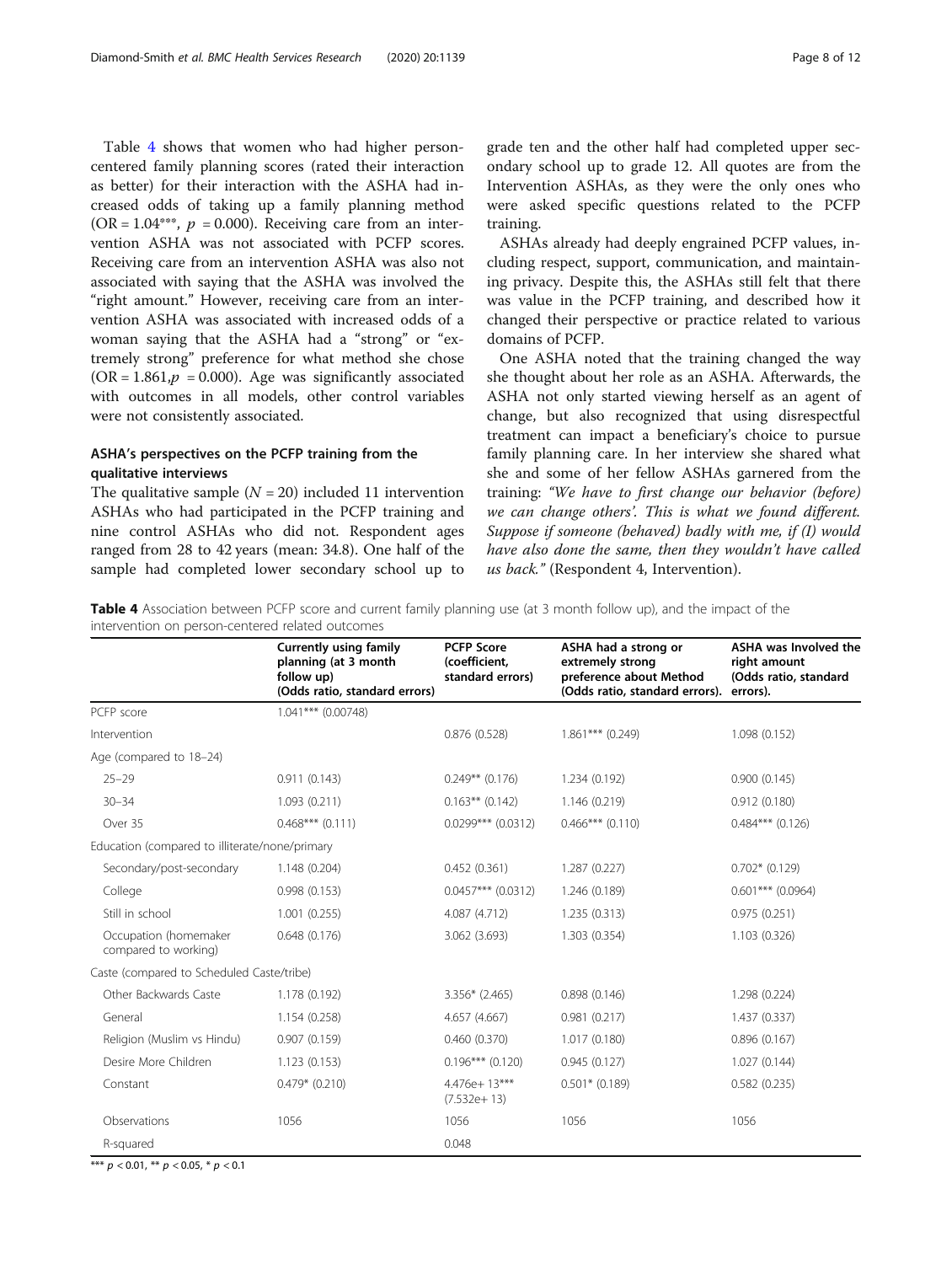Communication was another main topic in the PCFP training. One respondent shared how the PCFP training changed her perspective on respectful communication:

I would get angry before, not now. I tell them, "Don't get anything done, at least you can talk with me. If you are busy now, I shall come after an hour and talk to you." When I talk to them softly, they understand me. And if she is busy, she will not listen to me. I should talk with her later. Then she will think about what I said. I should talk with the beneficiary according to her convenience. (Respondent 16, Intervention)

Respondents directly and indirectly spoke about elements of effective communication throughout their interviews. ASHAs noted that when providing care, it was important to communicate in a way that beneficiaries will understand. As one ASHA shared about applying clear communication to family planning counseling: "We have to explain all thing(s) about family planning, in their language. If we explain (to) them in theoretical language, then they will understand nothing." (Respondent 5, Intervention).

In the PCFP training, ASHAs learned about respecting autonomy when meeting with beneficiaries. One respondent reflected on PCFP teachings: "We should listen to them [beneficiaries]. We should not impose our choice on them. We should not talk with them in harsh manner; not be angry with them. I should not say, 'Get Multiload (IUD) inserted.' This is imposing. I should ask her, "What is (your) choice?" (Respondent 1, Intervention). A second respondent reiterated this and went on to specify how she applies PCFP components like respect and autonomy when interacting with beneficiaries: "Suppose if they're not ready to use methods like sterilization or IUCD for whatever maybe the reason. [I] have to try to understand their problem. I cannot force them to use such methods. We cannot pressure them." (Respondent 5, Intervention).

Another respondent reflected on what she learned about transparency at the PCFP training: "I got to learn that we should tell both good and bad things to the beneficiaries. We should tell all the products of family planning and let her choose. We cannot force them." (Respondent 13, Intervention).

Another ASHA reflected on applying the PCFP dimension 'privacy' in the home setting to help create space for beneficiary-led decision-making. She found confidentiality and privacy to the most important aspects of PCFP training:

Most important of all was keeping everything confidential. Suppose we have visited…a (beneficiary) and everyone in her family is sitting nearby. Suppose I

need to ask her about the Multiload (IUD), however other family members don't know about her thinking of getting Multiload(IUD) done. Therefore, confidentiality becomes important here, so we will take her aside and discuss in private. (Respondent 2, Intervention)

Another ASHA talked about how the PCFP training directly impacted her privacy practices and changed her strategy for speaking with women about family planning: "We have to talk with her [the beneficiary] separately so that no one knows about it  $-$  secrecy. Before (the PCFP training) we started talking (with) others, so even if she wanted to take benefit, she could not." (Respondent 1, Intervention).

# **Discussion**

Improving the person-centeredness of interactions for all kinds of care, including reproductive health care, is important, from a human rights and health care perspective. Evidence of the impact on health outcomes helps bolster the case for person-centered approaches. Our findings add to limited previous research that personcentered care is associated with family planning outcomes, namely, family planning uptake and continuation [[16\]](#page-11-0). This confirms that efforts to improve women's experience receiving family planning are likely important not only for the experience itself, but actually lead to health behavior change. The next step—figuring out how to actually improve person-centered quality—may be more challenging, as we discuss below.

This evaluation did not find an impact of the add-on person-centered quality module to the family planning training offered by TCIHC on women's overall PCFP scores. A few items in the PCPC scale were significantly associated with the intervention, including the ASHA introducing herself, and treating the respondent with respect. There are several possible explanations for this finding, the first of which is simply that a short training such as this is not effective for behavior change among community health workers and interventions that are longer or include multiple sessions over time, are integrated into initial training, or target system level cultural change may be more appropriate.

Another set of explanations revolved around the items asked themselves. The items in the PCFP scale were validated in Uttar Pradesh, but in a different population (women seeking care in facilities) [[17\]](#page-11-0). Although we adapted the items and removed those we felt were not relevant, it is possible that different types of questions or topics would be more relevant to the ASHA-client interaction. The items held together in the factor analysis and loaded together in the same way, however, these might not be the most salient to women interacting with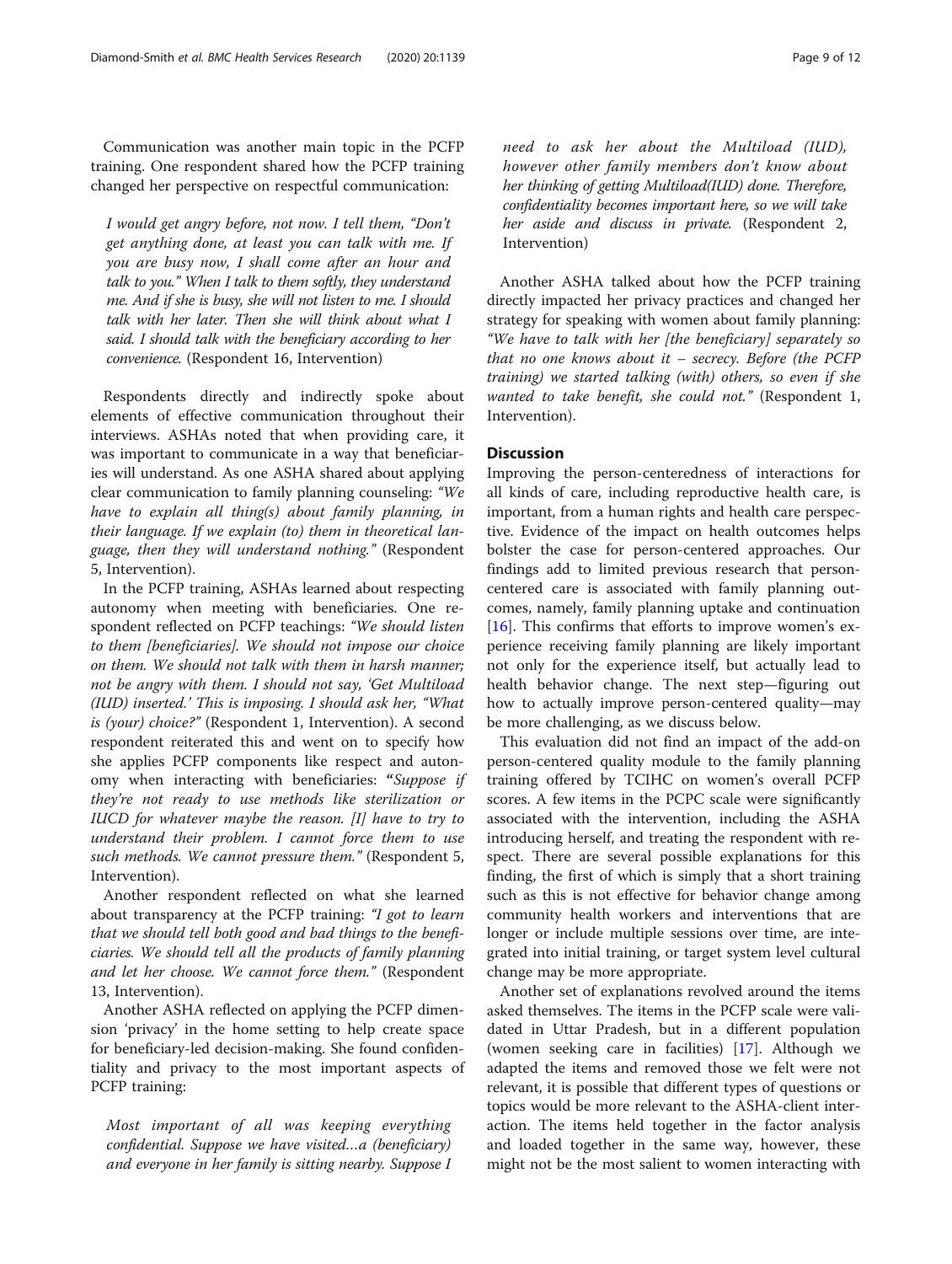an ASHA. Conducting cognitive interviews to test these adapted items and exploring other possible domains that should have been covered would have helped to ascertain if this was the explanation.

A related explanation is that the items that were significantly associated with the intervention, most specifically respect, are actually a better summary indicator of what we define as PCFP than the entire list of indicators included. In fact, many other scholars who are researching "person-centered" care call this same construct "respectful care", especially in the maternity literature, although increasingly in the family planning literature as well [[21](#page-11-0)–[24](#page-11-0)]. Perhaps a simpler and more direct approach to obtain the same information about women's experiences could be to ask this singular question, as it encompasses multiple related constructs that may constitute "respect" to women.

With regard to the other two items that were significantly associated with the intervention, having the ASHA introduce herself might have stood out because this is a very easily obtainable, remembered and measured experience, and it was something that was specifically discussed in the PCFP training. Thus, it might have been more likely to have led to behavior change. This suggests that tangible examples of approaches to provide personcentered care that ASHAs could implement to improve experiences might be necessary to focus on and highlight in subsequent trainings. In summary, concrete behavior change points might be more amenable to intervention then vaguer concepts such as "showing the best care."

One explanation for the lack of impact on a number of the items related to communication, choice of methods, and information is that these were covered in the training that ASHAs in both control and intervention areas received, as they related more to standard family planning counseling techniques and approaches. Thus, our added PCFP component might not have had an additional effect for intervention versus control ASHAs for these domains because these behaviors were addressed in both arms of the study. This suggests that our add-on training for PCFP could have focused more narrowly, which may have increased the impact on topics not covered in the other training. Unfortunately, we did not have the full, final standard training at the time of the development of our PCFP intervention and could not make these adjustments prior to the evaluation. The findings in the qualitative interviews suggested intervention ASHAs were aware of and seemed to practice domains of PCFP even prior to the intervention, suggests that this content was not new or unique to our intervention, adding support to this hypothesis.

The qualitative findings do suggest that, despite the lack of impact on actual PCFP scores, ASHAs who were part of the intervention clearly absorbed the material and felt that it led to changes in their thinking and behaviour. They also overwhelmingly liked the intervention and none mentioned feeling like it was material they already knew or did not need to know. This is promising in that it suggests that future, more focused interventions would likely be well received. However, it still begs the question of how to translate knowledge change into changes in behaviour.

We do find that women who saw intervention ASHAs were more likely to report that the provider had a strong or extremely strong preference for what method she choose. One of the main topics covered in the intervention was shared decision-making and the importance of not pressuring women to choose one specific method or another. However, it appears that women who saw intervention ASHAs felt that the ASHA had a strong preference, suggesting that this message was not incorporated into behaviour, and may have actually had the opposite effect. It is possible that women feeling pressured by the ASHA was an explanation for the lack of impact of the training on subsequent PCFP scores.

This study has numerous strengths, including matched control and intervention ASHAs, mixed methods, and an adequate sample size to test for significance. However, it also has several limitations, including those addressed above related to similarities between intervention and control training materials, and not having tested and validated the PCFP measure in a population of women seeking care for community health workers. To address the former, offering the PCFP training alone (not combined with the FP training ASHAs were already receiving) could clarify whether the PCFP content itself led to changes in ASHA behaviour and subsequent changes in women's experiences and outcomes. To address the latter, as mentioned above, cognitive interviews with women seeing ASHAs about the items in the PCFP scale could help determine if these are more appropriate for this type of interaction. Additionally, we only tested this intervention in one urban part of Uttar Pradesh (Varanasi), therefore results are not generalizable to rural or other parts of Uttar Pradesh or India. Our rational for focusing in one city in one state was based in feasibility – this was where the standard family planning training program was being tested. Additionally, because this was a development and pilot study of the PCFP addon, starting in a smaller population was appropriate (rather than an expensive, larger scale or multi-site study). It is possible that women living in rural areas have a different type of relationship with their ASHA as they are likely to know the ASHA better given small village sizes and thus, PCFP may be less or more important. Future work that aimed to test an improved and modified version of this intervention should consider testing it in rural populations as well as urban.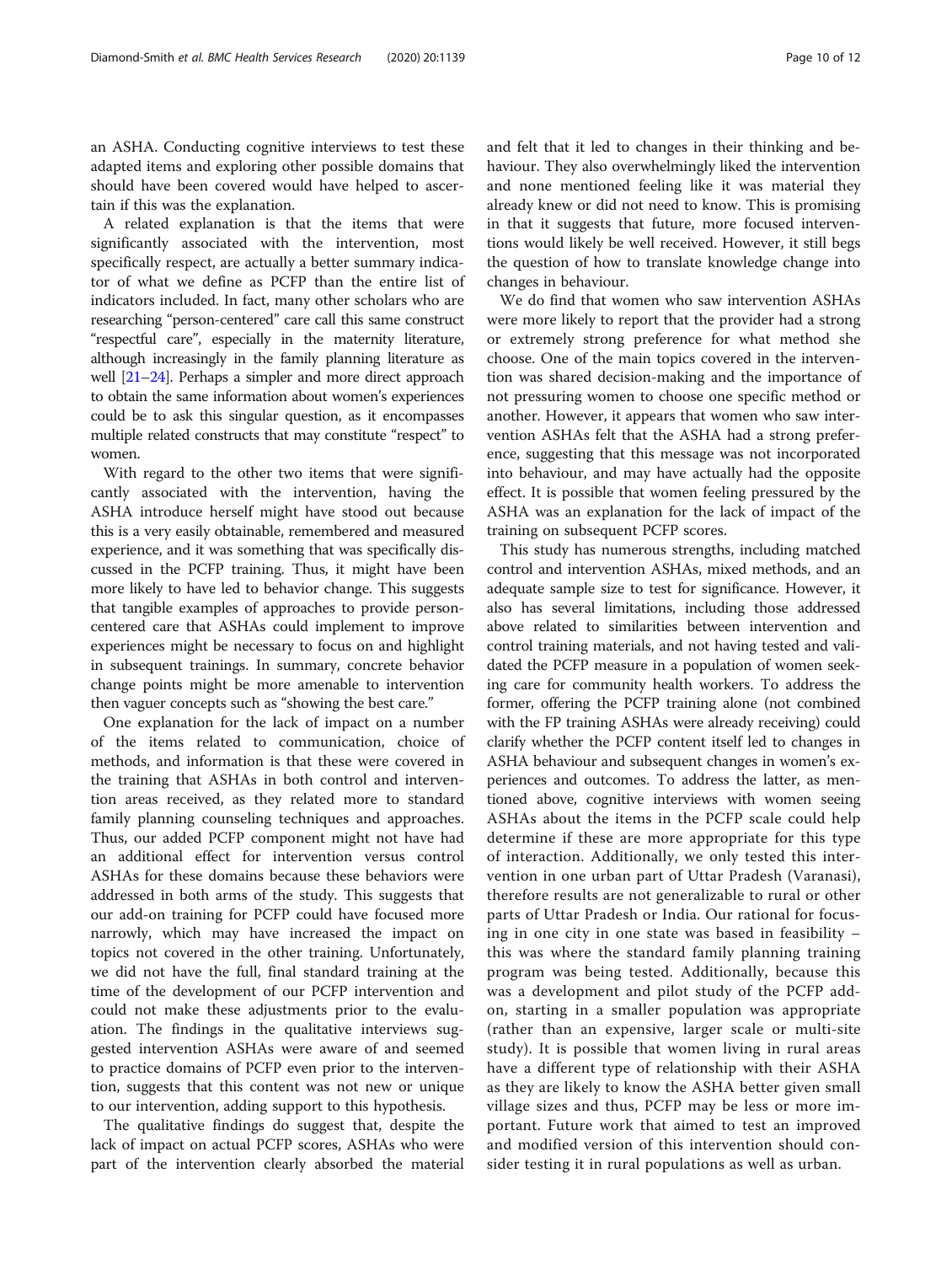# <span id="page-10-0"></span>Conclusion

Strengthening the case for the importance of personcentered care for family planning on family planning outcomes is important, and something we add to in this study. However, questions as to the best approach to do this, especially for community health workers, remain. We also provide evidence for the use of the PCFP scale among this different, often neglected, population of providers (community health workers). However, it is possible that other items are relevant in the context of home-centered care with community health workers who women most likely already know, and who provide other forms of care as well such as nutritional counseling. To conclude, community health workers are the first point of care for family planning provision in many countries and much more is needed to support this cadre, to help them provide high quality family planning care, and to understand how the nature of care provision differs between these and other health care providers.

## Supplementary Information

The online version contains supplementary material available at [https://doi.](https://doi.org/10.1186/s12913-020-05995-9) [org/10.1186/s12913-020-05995-9.](https://doi.org/10.1186/s12913-020-05995-9)

Additional file 1.

#### Abbreviations

PCC: Person-centered care; PCFP: Person-centered family planning; TCIH C: The Challenge Initiative for Health Cities; ASHA: Accredited Social Health Activist

#### Acknowledgments

We would like to thank the Bill and Melinda Gates Foundation and the David and Lucile Packard Foundation for their generous support of this research. We would also like to thank the project team at the University of California, San Francisco, particularly Beth Phillips and Sun Cotter. We would like to further thank our implementation partner in India, Population Services International, with particular acknowledgement of Pritpal Marja, Vivek Sharma and Dr. Sanjay Pandey. We additionally thank The Challenge Initiative for Health Cities (TCIHC) program for allowing us to work alongside their larger programmatic efforts and providing technical expertise and guidance. We specifically acknowledge and thank the National Health Mission (NHM) of Uttar Pradesh for their continued support of and collaboration in this work. Most importantly, we would like to thank the women that participated in our survey and the ASHAs that contributed their time and insights to the qualitative component of the study.

#### Authors' contributions

NDS, KG, and KPR designed the intervention. NDS and KG designed the survey and qualitative tool, with support from CM. ABS and KPR led quantitative data collection. CM led qualitative data collection. NDS conducted all quantitative analysis; NDS, KG and CM conducted qualitative data analysis. All authors contributed to, read and approved the final manuscript.

#### Funding

This study was funded with generous support from the Bill and Melinda Gates Foundation and the David and Lucile Packard Foundation. The funders played no role in the design of the study, analysis, interpretation of the data, or writing of the manuscript.

## Availability of data and materials

The datasets used and/or analysed during the current study are available from the corresponding author on reasonable request.

## Ethics approval and consent to participate

This study was approved by the Institutional Review Board at The University of California, San Francisco. Detailed agreements between UCSF and Population Services International, India (PSI) outline that PSI will rely on UCSF's IRB, as is their standard practice. All subjects have provided verbal or written consent to participate in study activities under this approval.

#### Consent for publication

All identifying information has been removed for qualitative quotes or quantitative survey results contained within this publication, thus consent for publication is not applicable.

#### Competing interests

The authors declare that they have no competing interests.

#### Author details

<sup>1</sup>Department of Epidemiology and Biostatistics, Institute for Global Health Sciences, University of California, 550 16th Street, 3rd Floor, San Francisco, CA 94158, USA. <sup>2</sup>Population Services International, C-445, Bipin Chandra Pal Marg, Block C, Chittaranjan, New Delhi, Delhi 110019, India.

## Received: 14 May 2020 Accepted: 4 December 2020 Published online: 11 December 2020

#### References

- 1. Gwatkin DR. Political will and family planning: the implications of India's emergency experience. Popul Dev Rev. 1979;5(1):29–59.
- 2. International Institute of Population Sciences. National Family Health Survey (NFHS-4) India 2015–16. International Institute of Population Sciences; 2017.
- 3. Gupta I, Bhatia M. International Profiles of Health Care Systems: The Indian Health Care System; 2007.
- 4. Family Health International. The status of family planning in India: an introduction. 2010.
- 5. Randive B, Diwan V, De Costa A. India's conditional cash transfer Programme (the JSY) to promote institutional birth: is there an association between institutional birth proportion and maternal mortality? PLoS One. 2013;8(6):e67452.
- 6. Family Planning 2020. FP2020 Catalyzing Collaboration: Progress Report 2018. [cited 2019 Aug 26]. Available from: [http://progress.](http://progress.familyplanning2020.org/) [familyplanning2020.org/.](http://progress.familyplanning2020.org/)
- 7. National Health Mission Goals, Ministry of Health & Family Welfare, Government of India. [cited 2019 Aug 27]. Available from: [http://nhm.gov.](http://nhm.gov.in/nhm/about-nhm/goals.html) [in/nhm/about-nhm/goals.html](http://nhm.gov.in/nhm/about-nhm/goals.html).
- About Accredited Social Health Activist (ASHA), National Health Mission, Ministry of Health & amp; Family Welfare, Government of India. [cited 2019 Aug 27]. Available from: [http://164.100.154.238/communitisation/asha/](http://164.100.154.238/communitisation/asha/about-asha.html) [about-asha.html.](http://164.100.154.238/communitisation/asha/about-asha.html)
- 9. Bhaumik S. India outlines plans for national urban health mission. Lancet Lond Engl. 2012;380(9841):550.
- 10. Ministry of Health and Family Welfare. National Urban Health Mission: Framework for Implementation, Ministry of Health & Family Welfare, Government of India. 2013.
- 11. Gupta I, Guin P. Health status and access to health Services in Indian Slums. Sci Res Publ. 2015;7:245–55.
- 12. Scott K, George AS, Ved RR. Taking stock of 10 years of published research on the ASHA programme: examining India's national community health worker programme from a health systems perspective. Health Res Policy Syst. 2019;17(1):29.
- 13. New JR, Cahill N, Stover J, Gupta YP, Alkema L. Levels and trends in contraceptive prevalence, unmet need, and demand for family planning for 29 states and union territories in India: a modelling study using the family planning estimation tool. Lancet Glob Health. 2017;5(3):e350–8.
- 14. Srivastava A, Singh D, Montagu D, Bhattacharyya S. Putting women at the center: a review of Indian policy to address person-centered care in maternal and newborn health, family planning and abortion. BMC Public Health. 2017;18(1):1–10.
- 15. Family Planning 2020: India Country Action Plan 2017–2018. 2017.